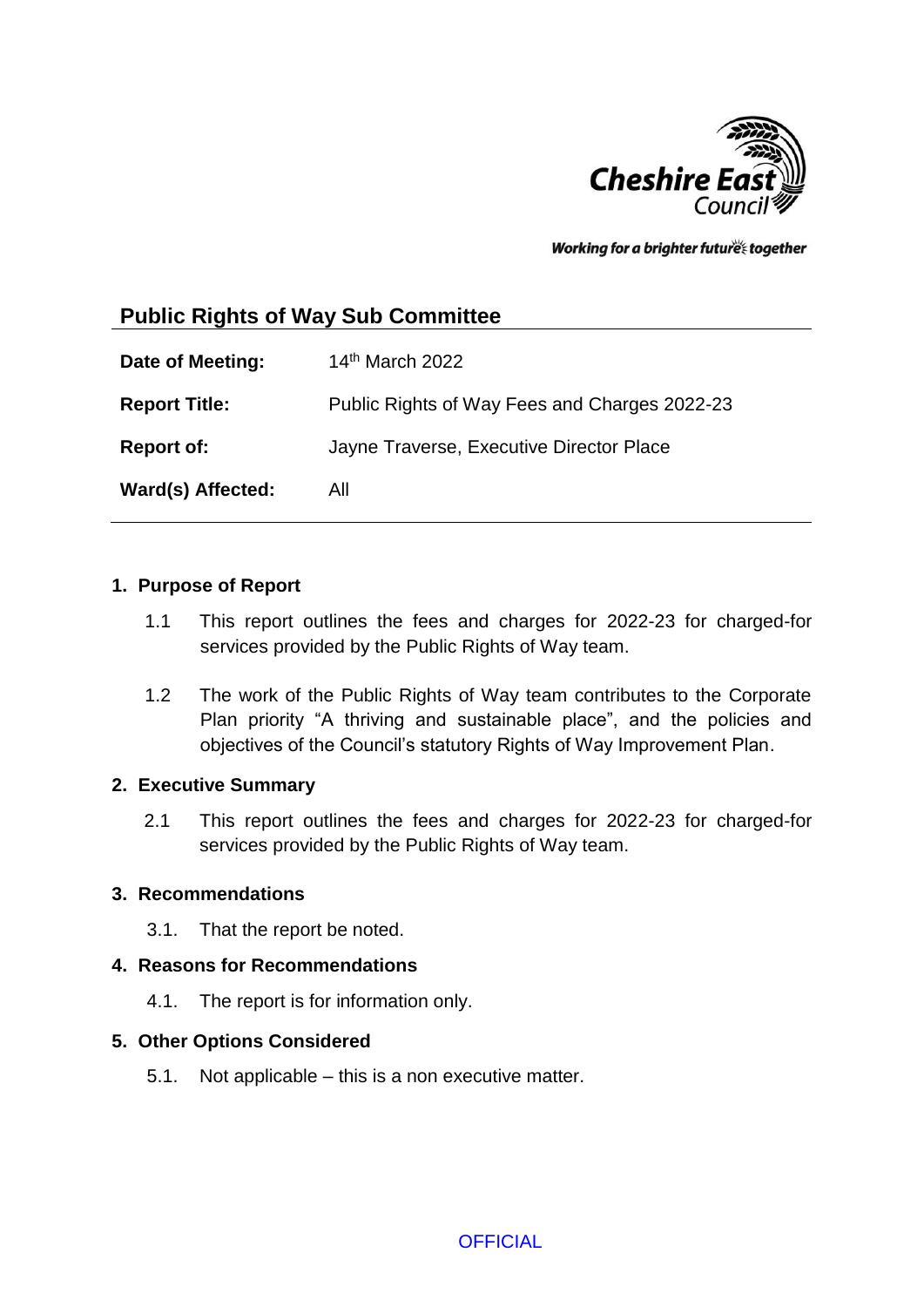| <b>Option</b> | Impact         | <b>Risk</b>    |
|---------------|----------------|----------------|
| Do nothing    | Not applicable | Not applicable |

#### **6. Background**

- 5.1 Charges are made for services provided by the Public Rights of Way team in six principle areas where recovery of costs is permissible within the relevant legislation:
	- Public Path Orders
	- Temporary Closures
	- Land Searches
	- Landowner declarations, deposits and statements
	- Enforcement action cost recovery
	- Meetings, site visits and notice posting at the request of landowners/developers.
	- 5.2 Powers for the recovery of costs are set out in various pieces of statutory legislation and reflect full cost recovery of all reasonable costs involved in pursuing the matter, including overheads. Costs are based on time analysis of staff based on the final scale point of salary grade with overheads included at the corporate agreed rate. Legislation does not permit the making of a profit. Advertising costs are recovered direct from the applicant, where applicable.
	- 5.3 An annual review of the fees and charges has been conducted. The charges for 2022-23 have been increased by inflation and rounded up, as per Council policy.
	- 5.4 Charges for Public Path Orders are set to recover all administrative costs of the process, with charges made in accordance with "The Local Authorities (Recovery of Costs for Public Path Orders) Regulations 1993" as amended by "The Local Authorities (Charges for Overseas Assistance and Public Path Orders) Regulations 1996". Cases which attract objections that are not withdrawn necessitate the referral of the case to the Planning Inspectorate for determination on behalf of the Secretary of State. The fee for this referral has been withdrawn following updated legal advice.
	- 5.5 Charges for temporary closures of Public Rights of Way are also set to recover all administrative costs of the process, separated into those requiring only notices to be processed and those requiring legal orders to be made, again to reflect the different tasks involved in each process. This year, the discretionary zero cost for charitable organisations seeking temporary closures will be withdrawn, in order to achieve full cost recovery.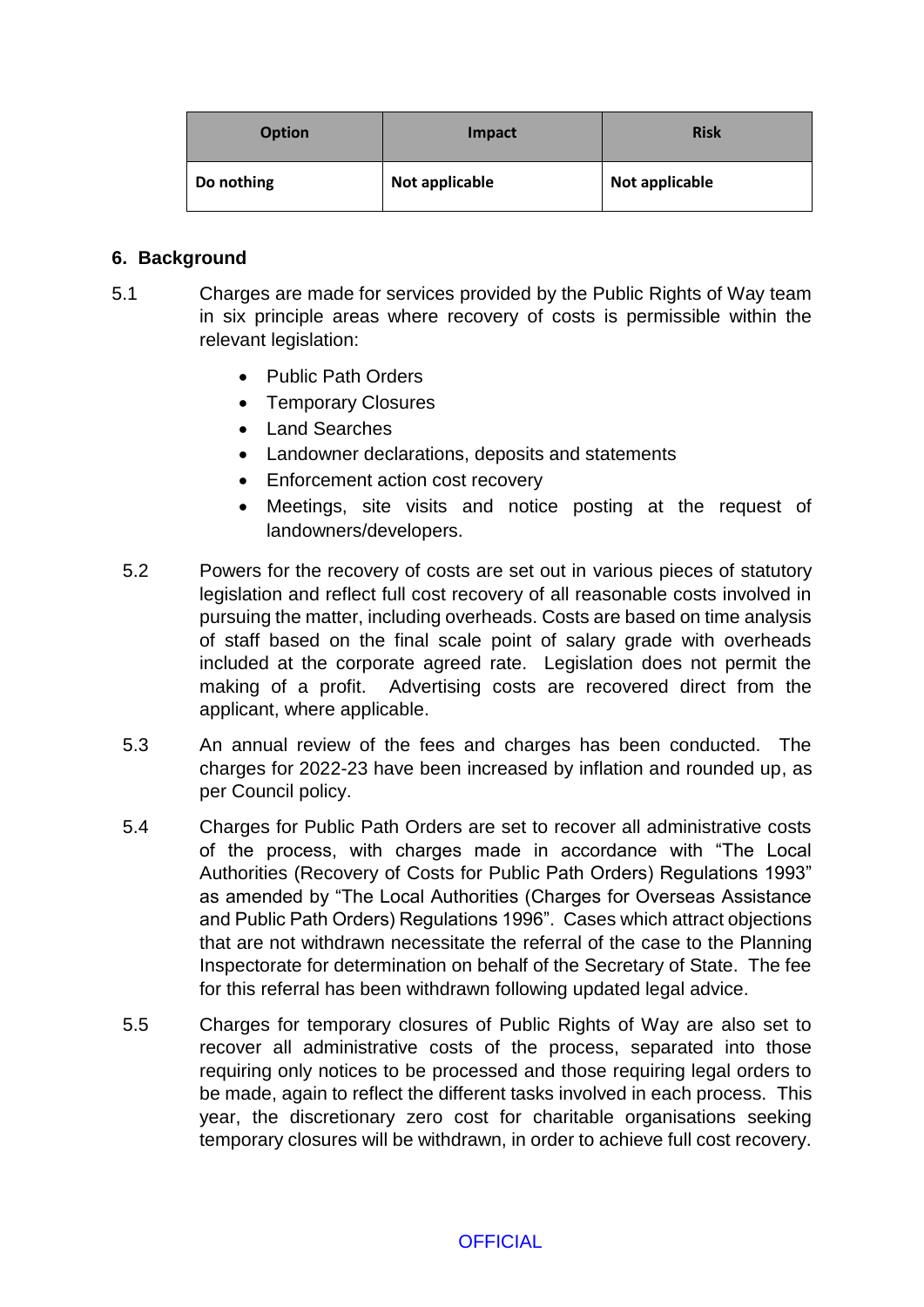- 5.6 Land Searches are a discretionary task in which a request is made for formal confirmation of whether or not there are Public Rights of Way recorded on the Definitive Map within a defined area. Charges are set to recover all administrative costs, and to reflect similar charges levied by Cheshire East Highways for similar services.
- 5.7 Landowner declarations, deposits and statements made under the Highways Act 1980 section 31(6) attract a charge set to recover all administrative costs, and are made under the provisions of Commons Act 2006 S15A and S15B.
- 5.8 Enforcement action costs are charged on the basis of actual costs incurred by the Public Rights of Way team, contractors and police, as applicable.
- 5.9 Costs for meetings, site visits and notice posting at the request of a landowner or developer are charged on the basis of Officer time and mileage.
- 5.10 The fees and charges for the 2022-23 financial year are detailed below, along with those for the 2021-22.

| <b>Service</b>                                                                                                                                                                                          | 2021-22   | 2022-23     |
|---------------------------------------------------------------------------------------------------------------------------------------------------------------------------------------------------------|-----------|-------------|
| <b>Public Path Order</b>                                                                                                                                                                                |           |             |
| Highways Act 1980                                                                                                                                                                                       | £4,944.50 | £5,185.00   |
| Town & Country Planning Act 1990 – single<br>property / mineral application                                                                                                                             | £5,297.50 | £5,555.00   |
| Town & Country Planning Act 1990 – multiple<br>properties                                                                                                                                               | £5,852.50 | £6,135.00   |
| Additional fee payable for Public Path Order<br>cases which attract objections and have to be<br>referred to the Secretary of State for<br>determination via written<br>representations/hearing/inquiry | £1,860.00 | <b>None</b> |
| <b>Temporary Closure</b>                                                                                                                                                                                |           |             |
| 3 day event closure                                                                                                                                                                                     | £434.00   | £455.00     |
| Motor event closure                                                                                                                                                                                     | £202.00   | £215.00     |
| 5 day or 21 day closure or extension                                                                                                                                                                    | £151.50   | £160.00     |
| 6 month temporary closure Order                                                                                                                                                                         | £434.00   | £455.00     |
| 6 month extension Order via Secretary of<br><b>State</b>                                                                                                                                                | £303.00   | £320.00     |
| <b>Land Search</b>                                                                                                                                                                                      | £86.00    | £95.00      |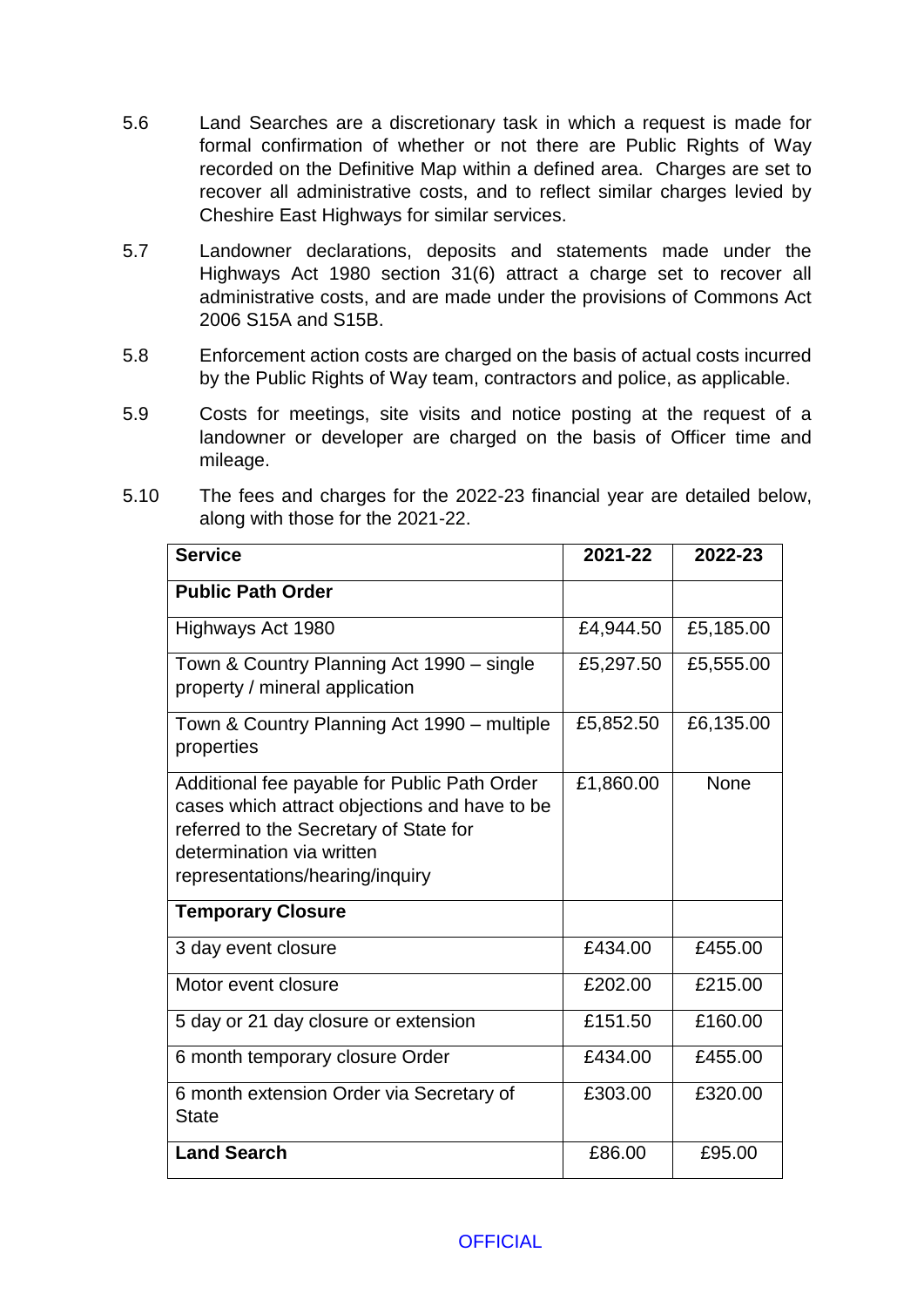| Highways Act 1980 S31(6) deposits and<br>statements on behalf of landowner<br>applicants:                              |         |         |
|------------------------------------------------------------------------------------------------------------------------|---------|---------|
| •deposited statement and plan with<br>consecutive statutory declaration                                                | £303.00 | £320.00 |
| •a statutory declaration relating to a current,<br>valid statement and plan                                            | £151.50 | £160.00 |
| Meetings, site visits, notice posting at<br>request of landowner/developer - rate per<br>Officer per hour plus mileage | £50.50  | £55.00  |
| <b>Enforcement cost recovery - rate per</b><br>Officer per hour plus mileage, plus any<br>contractor and police fees   | £50.50  | £55.00  |

## **7. Consultation and Engagement**

6.1 Approval for the changes has been obtained from the Head of Service, who has the appropriate delegated powers.The revised fees and charges schedule has been submitted as part of the Council-wide fees and charges process.

#### **8. Implications**

## 8.1. **Legal**

**8.1.1.** There are no direct legal implications.

## 8.2. **Finance**

**8.2.1.** There are no additional financial implications foreseen.

## 8.3. **Policy**

**8.3.1.** The Public Rights of Way Charging Policy will be updated when the revised fees and charges come into operation in 2022-23.

## 8.4. **Equality**

**8.4.1.** There are no equality implications

## 8.5. **Human Resources**

**8.5.1.** There are no direct implications for human resources.

#### 8.6. **Risk Management**

**8.6.1.** There are no direct implications for risk management.

## 8.7. **Rural Communities**